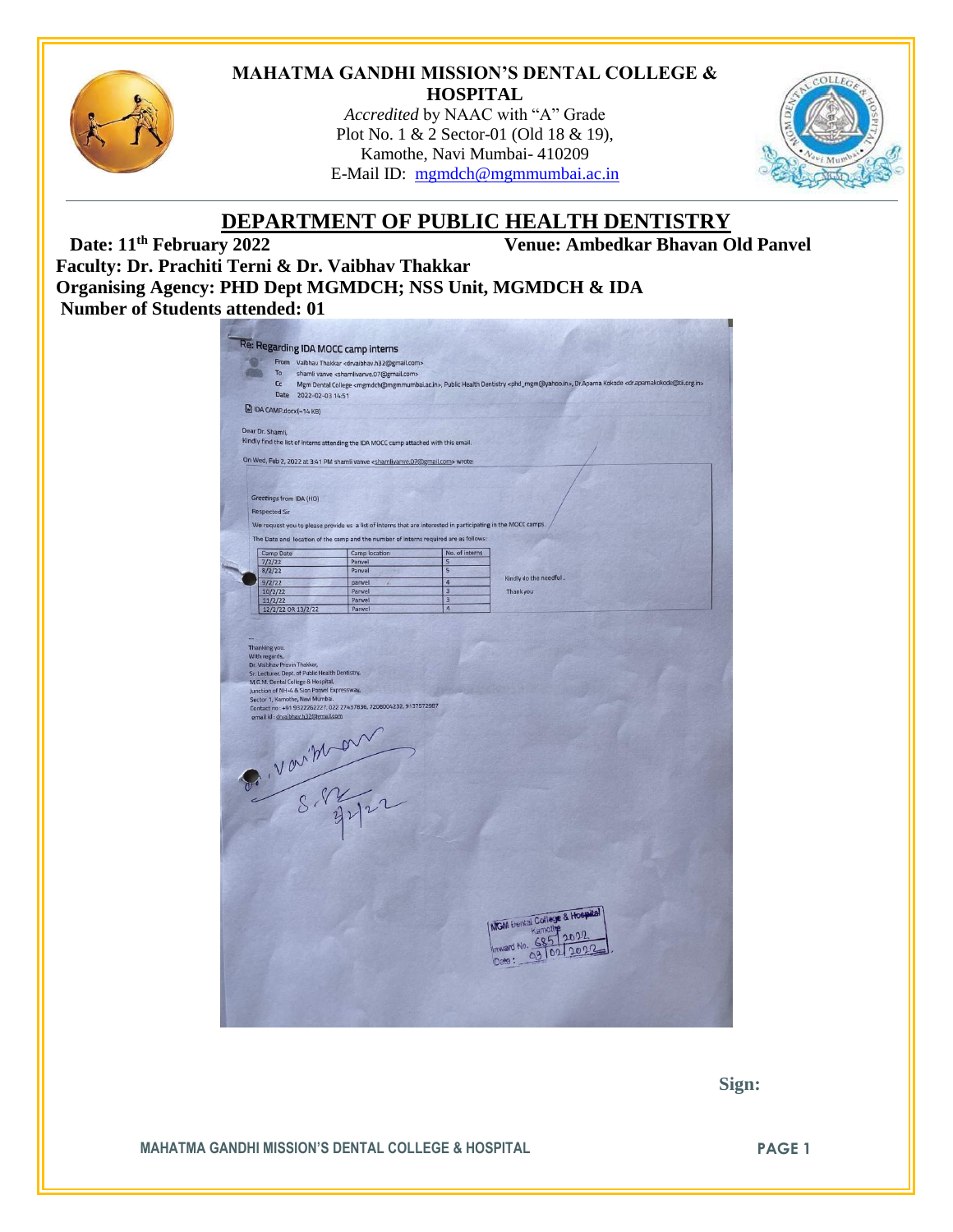#### **Assessment of Oral Health Status and Treatment need of patients at Ambedkar Bhavan , Old Panvel**

 MGM Dental College in association with IDA constantly takes efforts of extending the oral health care to the community. The oral care initiative was also extended to patients at Ambedkar Bhavan , Old Panvel with the intention of creating awareness and providing oral health care to the patients. **Aim and objective:** 

- 1. To assess the oral health status of patients and to provide necessary Dental treatment.
- 2. To educate them and create awareness about oral health.

### **Method**:

A type III examination was carried out with the use of mouth mirror and probe in day light. All the patients were assessed for oral health status and were explained the need to get the problems corrected. The patients were made aware of the existing dental problems and preventive measures were explained.

**Observations:** A total of 34 patients were examined for various dental problems. Those requiring extensive treatment were referred to MGM Dental College and Hospital, Kamothe.

| <b>Condition</b> | No. of      | Percentage    |  |
|------------------|-------------|---------------|--|
|                  | individuals | $\frac{6}{9}$ |  |
| Dental caries    | 19          | 55.8%         |  |
| Gingivitis       | 10          | 29.4%         |  |
| Missing          |             | 8.8%          |  |
| Malocclusion     | Ζ.          | 5.8%          |  |

## **Oral health status:**



#### **Interpretation and conclusion:**

 **Dental caries is the most common problem among the patients followed by gingivitis.**

**Oral health education and prevention strategies should be implemented in order to reduce the disease burden among these patients.**

 **Sign:**

**MAHATMA GANDHI MISSION'S DENTAL COLLEGE & HOSPITAL PAGE 2**